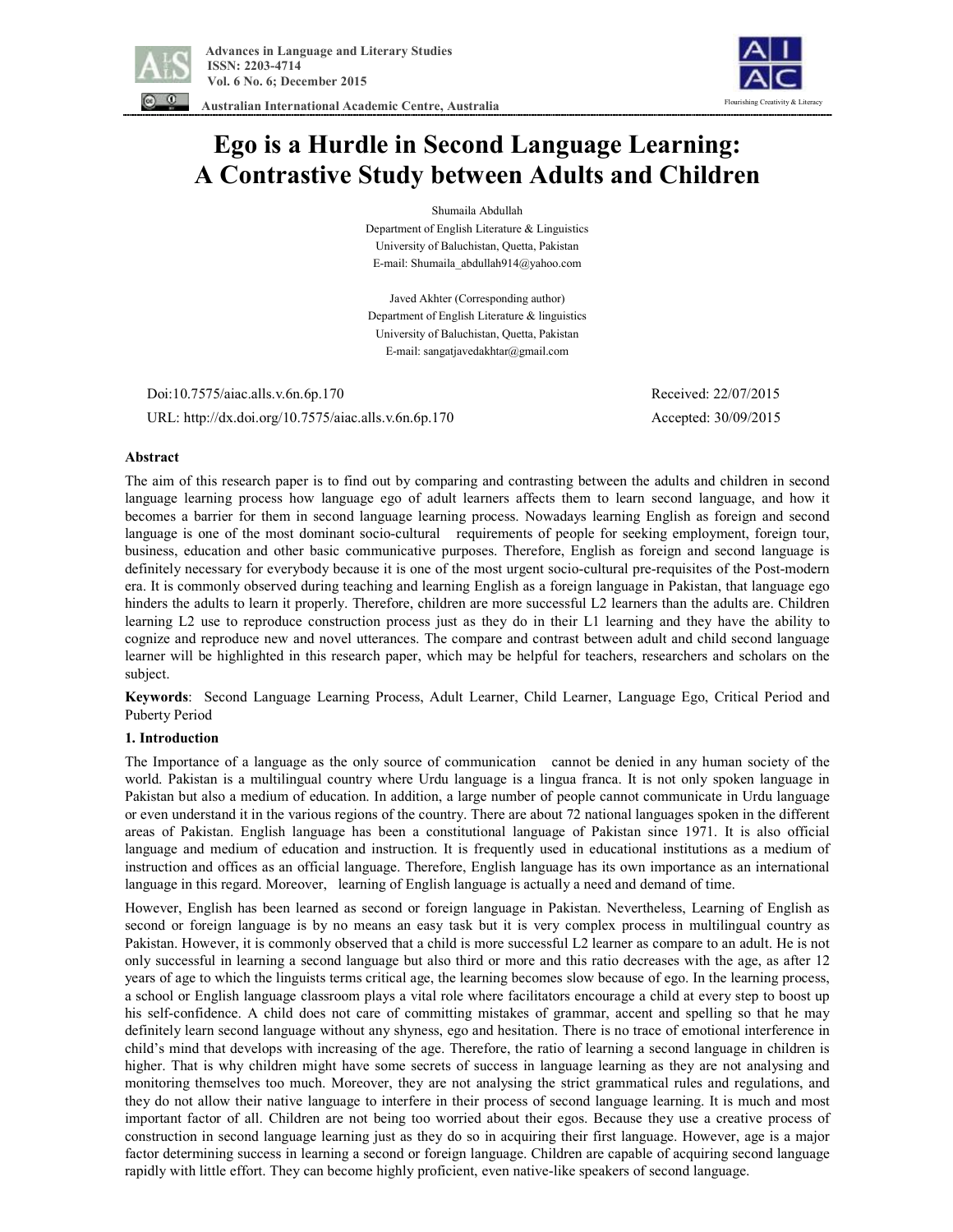Whereas, in the case of adult second language learners, who crossed the premises of critical period and reached the boundary of puberty period, second language learning process becomes comparatively slow. The critical period hypothesis (CPH) as proposed by Lenneberg (1967) opines that primary language acquisition must occur during a critical period that ends at about the age of puberty with the establishment of cerebral lateralization of function. A strong implication of CPH is that the processes involving in any language acquisition, which takes place after the age of puberty, will be qualitatively different from those involved in first language acquisition. A commonly drawn, though not necessary, corollary of CPH is that any language learning that takes place after the age of puberty will be slower and less successful than normal first language learning (Krashen, 1975, Lenneberg, 1967, 1969 and Scovel, 1969). Adult second language learners are indeed less likely than young children to master second language are. They are doomed to failure. In this sense, it can easily be observed that their second language learning ability is affected badly. Therefore, language ego is one of the major factors that hinder the adults to learn a second language. It does not mean that language ego is only one specific factor to hamper second language learning. In addition, many other factors hamper a person to learn second language. However, the most dominate factors in this regard, is ego, which generates powerful feelings in the mind of adult that hamper or makes the learning process slower and slower. For this reason, adults are not as successful L2 learners as children are because more they think little they speak. They are actually afraid of speaking as they think that people might make fun of them if they will not pronounce the words correctly, make grammatical mistakes. If fluency will not be there the people would crack jokes on them, what if they did not answer well That is why, ego raises such questions in the mind of an adult L 2 learner and that is how it slowdowns the learning process and proves that he is not getting fruitful results.

Nevertheless, children have no such feelings. They do not care of what are they going to speak and how they are going to speak and what the others are going to think about them. They learn without any hesitation and that is why they learn and master a second language more easily and affectively rather than adult L 2 learners. According to Harley, children, learn languages better than adults do (Haley, B., 1986, p. 4).The great advantage of children is their mental flexibility to learn languages, which adults are lacking. Therefore, children produce native like-accent in second language learning. This is a great hindrance in case of adults to produce native like- accent in second language learning. As H. D Brown observes, "Children who acquire a second language after the age of five may have a physical advantage in the phonemic control of second language is physically possible yet that mysterious plasticity is still present. It is no wonder that children acquire authentic pronunciation while adults generally do not, since pronunciation involves the control of so many muscles" (Brown, H.D., 1994, p. 5). Thus, the involvement of language ego has come to influence badly and negatively in second language learning process. It makes the development of language learning skill impossible in adults. It curbs the language competence, proficiency, fluency and accuracy in adult second language learners. For this reason, mostly the adult second language learners are afraid or stressed when using the language in oral way while on the other hand a child learner never feel stressed and for the very same reason he learns in no time because of lacking language ego.

#### **2. Literature Review**

Language ego is a dominant factor, which influences the second language learning process of adult second language learners in our country. There is a lot of material on the subject. "Intercultural Competence in Young Language Learners: a case study" Thesis by Robyn A. Moloney submitted in partial fulfilment of the degree of Doctor of Education, at the University of Sydney, September 2007, is a brilliant study on the subject, which proves logically that young children are interculturally competent learners rather than the adults. Aladdin Assaiqeli wrote a research paper entitled "Theories of language learning: A contrasting view" in which he discussed many theories of language learning but touched the issue of language ego slightly. The critical hypothesis (CPH) as proposed by Lenneberg (1967), opines that primary language acquisition must occur during a critical period that ends at about the age of puberty with the establishment of cerebral lateralization of function. Any language learning after the age of puberty will be slower and less successful than normal first language learning (Krashen 1975, Lenneberg 1967, Scovel 1969). Children are superior to adults in acquiring the sounds of L2 (Asher, J. & Garcia, R, 1969; Olson & Samuels, 1973; Seliger, Krashen, & Ladefoged, 1975; Oyama, 1976; Snow & Hoefnagel-Hohle, 1977). Krashen, Scarcella & Long wrote a lot on childadult differences in learning second language acquisition. (Krashen, Scarcella & Long, 1982). The present research tends to highlight the compare and contrast between adults and children in second language learning in the light of brilliant language learning theories of these linguists to prove that language ego is a great hindrance and hurdle in the adult second language learners to learn second language.

#### **3. Discussion and Debate**

In fact, Language learning is a "logical problem", as formulated by Chomsky, has for centuries baffled and intrigued linguists, researchers, and language teachers and practitioners everywhere in the world. Different explanatory proposals and various theories have been expounded in endeavours to account for this marvellous human phenomenon, and indeed "the greatest intellectual feat anyone of us is ever required to perform" (Bloomfield, 1933 cited in Fromkin and Rodman, 1998:, p. 317). However, language is deeply rooted in the socio-cultural ethos of social formation in which human behaviour is formed in a specific psychological form. Moreover, second language Learning is a pre-requisite of the socio-economic conditions of Pakistani society. One cannot deny this fact that English is one of the international languages of the world, second language in many countries and foreign language in Pakistan and other countries of the world. Therefore, learning of English as a second and foreign language is a demand of education, science, technology and business of Post-modern era. Its frequent use in the offices, educational institutions, business hubs and for other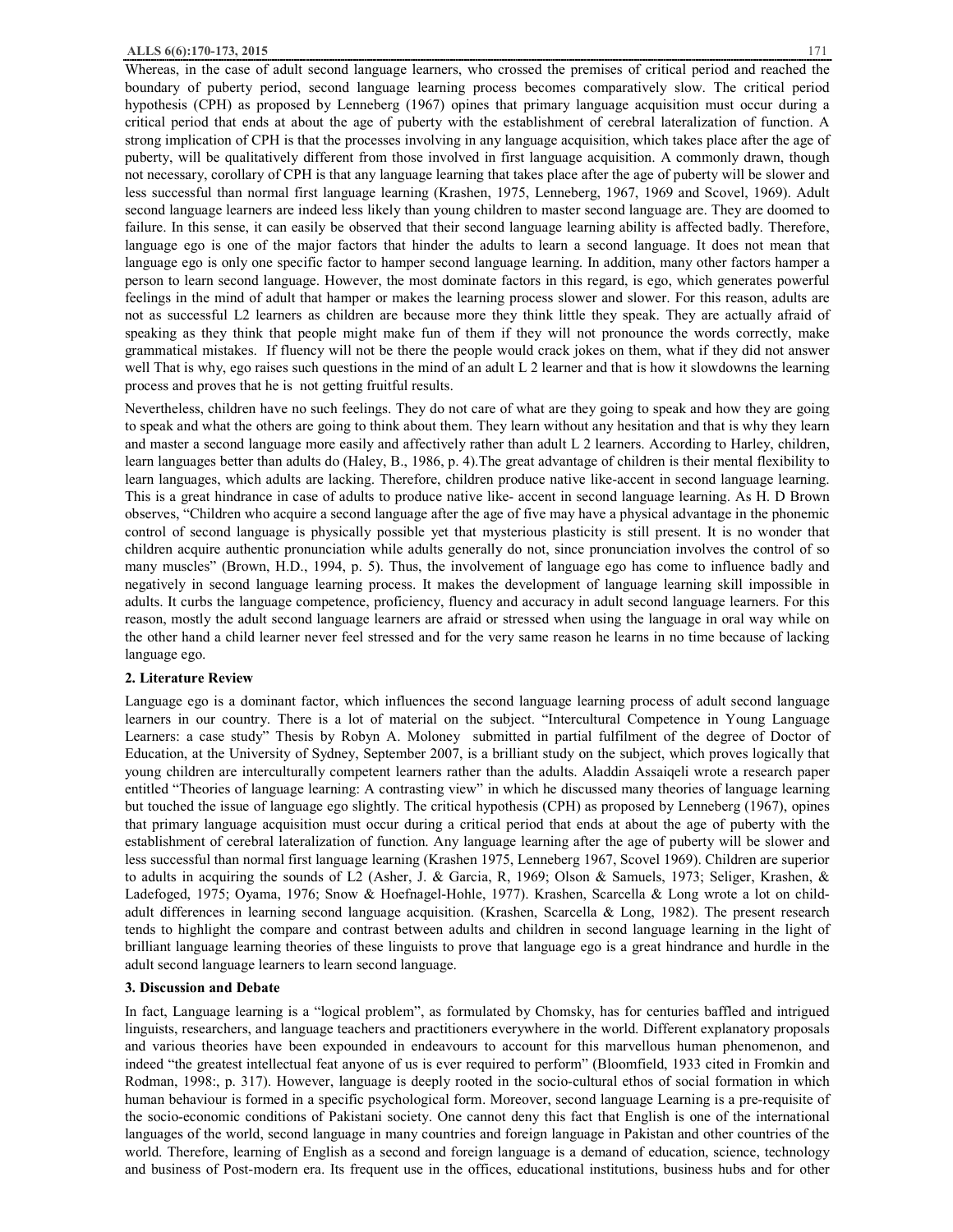communicative purposes in Pakistan makes it more essential to learn. That is why a large number of public and private schools are not only emphasizing and claiming to learn English as a second or foreign language but also putting all their efforts to get the fruitful results and English is being taught as main compulsory subject in Pakistan from primary to higher education level. Therefore, learning a language is definitely an art. Children are considered to be naturally gifted artists, who learn English as a second language within no time but when the critical period ends and the puberty period starts they begin to develop psychological and emotional interference, shyness, hesitation, anxiety and ego in their behaviour, so they become slower in their second language learning process. Brown describes that language ego can be damaging to language learning as follows:

"At, these inhibitions are heightened in the trauma of undergoing critical physical, cognitive and emotional changes. Their egos are affected not only in how they understand themselves, but also on how they reach out beyond themselves, how they relate to others socially, and how they use the communicative process to bring on affective equilibrium" (Brown, H. D., 1994, p. 70).

Thus, language ego is one of the psychological interferences that hinders and causes handicap in adults to learn second language. Guiora (1972) was the first linguist, who discovered the notion of language ego, claiming that this agent occurs when the learner is aware of the limitations and boundaries of a language. Therefore, language ego refers to the very personal nature of New Language Learning and is associated with the fear of making mistakes. These mistakes work as internal and external threats to one's ego. Ego boundaries, according to M. E. Ehrman, "are the degree to which individuals tend to compartmentalize their experience, which effects receptivity to outside influences such as new languages and cultures. Learners, like others, try to build set of defences to protect the ego. In classroom, students' learning preferences depend on how thick or thin their ego boundaries are, Students with thin ego enjoy content-based learning where the focus is on what is being said more than how it is said. Many of them prefer non-linear approaches to learning and enjoy unexpected learning events. Students with thick ego boundaries, on the other hand, prefer a clearly structured curriculum and display some discomfort with role-playing and similar suspenses of everyday identity" (Ehrman, M. E. 1999, p. 69).

On the contrary, a child learns a new language in the same way, as he is least bothered about the limitations and boundaries just as an adult second language learner has produced in his mind. Children develop knowledge through active participation in their learning process. Their cognitive development is a product of mind "achieved through observation and experimentation" (Chambliss, J.J, 1996). However, second Language learning requires social interaction and without interacting socially, it is not possible to learn second language. For the very same reason children learn more actively and efficiently a second language as they are not ruled by their ego. They are confident, bold, frank enough, and not afraid of interacting with the others. However, an adult second language learner feels hesitant, stressed and sometimes afraid of the people resulting in failure or most of the time these barriers make him slower and handicap second language learner. Language ego is one of the most effective elements that interfere with the adult' oral production and grammatical syntax in the second language learning and personal and emotional factors are outcome of that ego which affects the learning in adults. Age difference is of great importance in second language learning. It largely determines the extent to which the second language learner retains the faculties that made it possible for him to learn his first language. Therefore, children learn languages quickly and better than adults do. According to Harley, children, learn languages better than adults do (Haley, 1986, p. 4). The great advantage of children is their mental flexibility to learn languages, which adults are lacking. Therefore, children produce native like-accent in second language learning. This is a great hindrance in case of adults to produce native like- accent in second language learning. As H. D Brown observes:

"Children who acquire a second language after the age of five may have a physical advantage in the phonemic control of second language is physically possible yet that mysterious plasticity is still present. It is no wonder that children acquire authentic pronunciation while adults generally do not, since pronunciation involves the control of so many muscles" (Brown, H.D., 1994, p.51).

On the contrary, self-confidence is an important element of second language learning process if a person really wants to achieve something. Being confident means let one go ego, accept the new challenges and to leave behind all egoist feelings, thoughts and flaws in the personality. As Brown defines self-confidence as "The belief that learner has that he is capable of doing a task, which is a factor in the success of attaining the task" (Brown, 2001, p. 62). In this manner, age is the strongest predictor of second language learning. Therefore, children are considered the most proficient learners of L2 than adults. They learn and learn, no matter what. Children are not afraid of taking risks and this quality lacks in the adult learners due to their language ego that force them to speak fluently, accurately and without committing a single grammatical mistake. Therefore, they prefer to remain quiet in the presence of others. They complain that they were demotivated when people show negative attitude towards their language performance. Therefore, they would be unsuccessful L2 learners if they utter anything incorrect and do not learn lesson from their mistakes. On the contrary, children might have some extraordinary linguistic power, possessing the secrets of language learning. These aspects cannot be denied that they learn more effectively than the adult learners as they are not afraid of committing linguistic mistakes, they do not monitor themselves as the adults do, they are not analysing their grammar, not letting the native language interfere much and most important of all not being too worried about their egos.

In fact, language input is also as important factor in the process of second language learning in which learner learns second language as it is to the first language learner. However, teacher input might do well to be as deliberate, but meaningful, in their communications with adult students as parental input to the child. Therefore, the role of input is